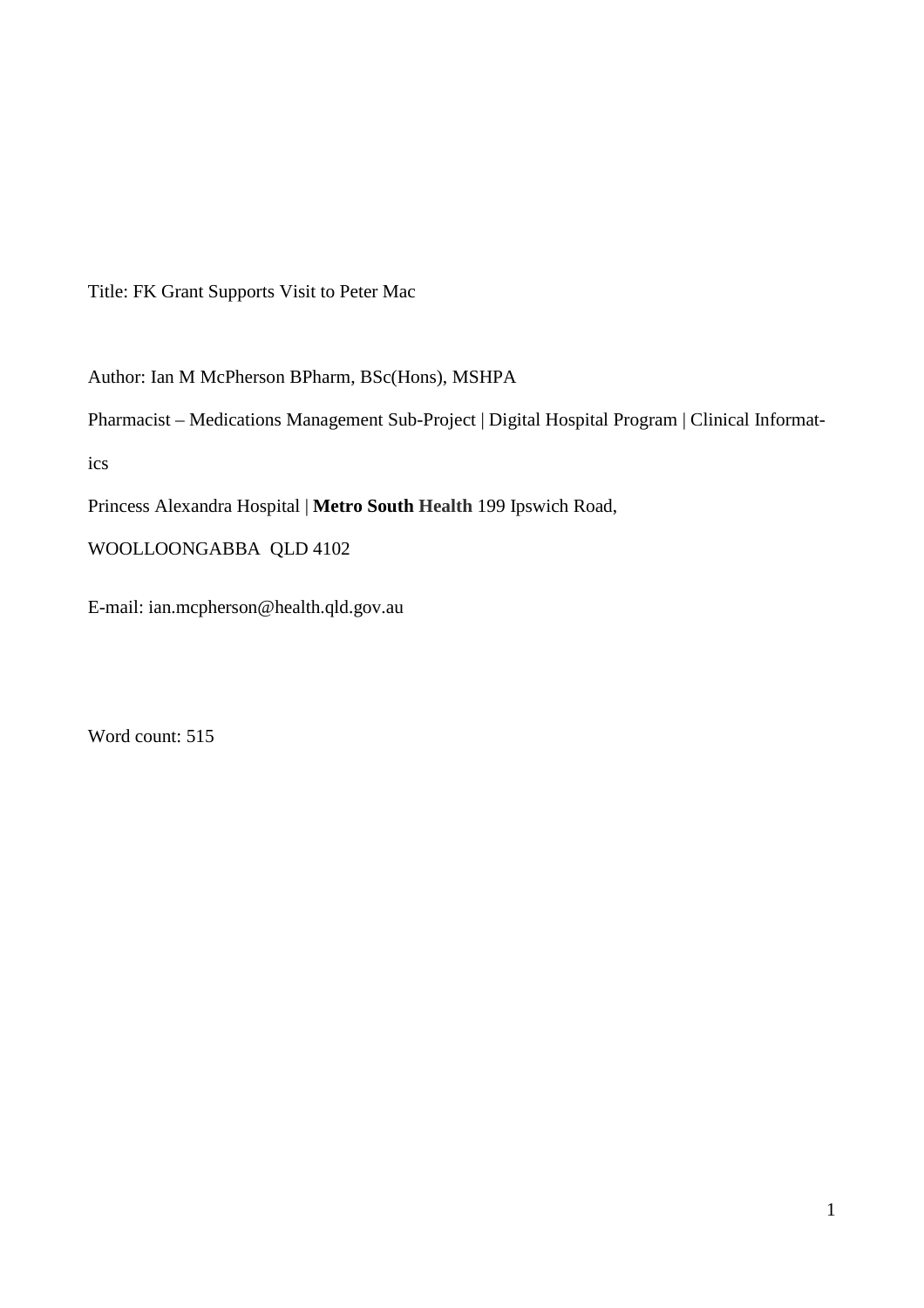I was grateful to receive one of the Fresenius Kabi Cancer Services grants for 2015 offered through the SHPA grants program. The grant was awarded to support my participation in the Peter MacCallum Cytotoxic Preparation Course for Pharmacists and Pharmacy Technicians which was conducted over the week 25th to 29th May 2015.

The reason for attending this course was to obtain skills and knowledge in order to oversee the cytotoxic manufacture service provided by Oncology Pharmacy at the Toowoomba Hospital. The Oncology Pharmacy prepares between 20 and 60 cytotoxic and monoclonal antibody (MAB) items each month. Whilst a majority of treatment drugs for the service are ordered externally, this level of in-house manufacturing is likely to continue due to real time dose changes, short expiry items, lack of drug stability data, compassionate access programs and freight restrictions. Two pharmacy assistants, Leanne Lloyd and Janette Hodgson (also Joan Henry for many years prior to her recent retirement) are appropriately qualified and experienced to perform the manufacturing using a laminar flow cabinet and bench-top isolator.

The main emphasis of the course was developing the practical skills involved in the preparation of cytotoxic admixtures. Over the five day program participants received close instruction and practice in aseptic manufacture and negative pressure techniques in accordance with current practice standards and legislation (a lot of pushing and pulling fluids through syringes, needles, ports, bungs etc). We also gained familiarisation with gowning and clean room procedures. The course included a validation process which comprised observation of technique, broth validation and microbiological testing.

Having completed the course, I have obtained an important skill, expanding my expertise as a cancer services pharmacist. Such expertise is also applicable to non-cancer areas where aseptic manu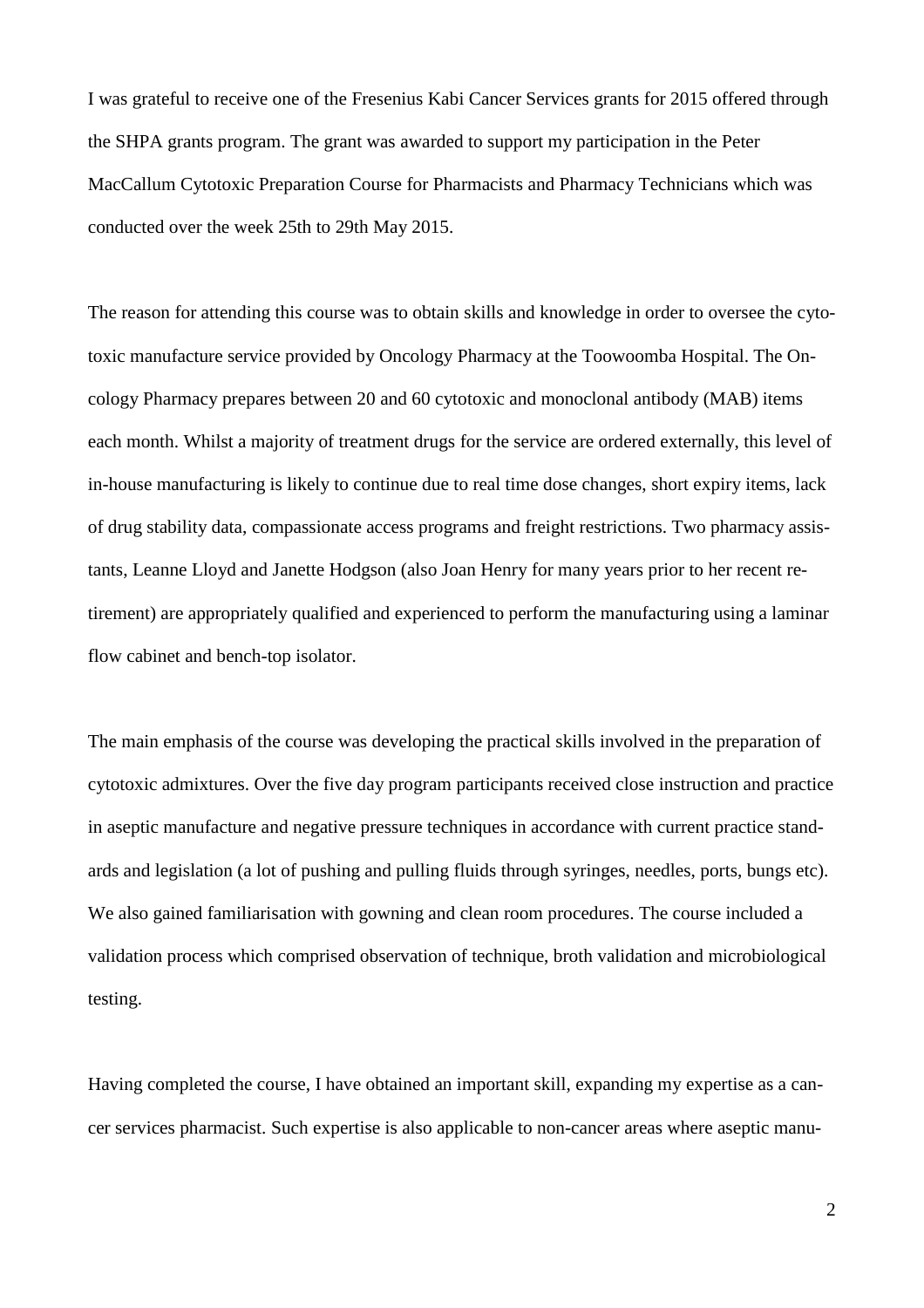facture is required. I can utilise this training to benefit the service provided at Toowoomba hospital and, ultimately enhance patient care and staff safety in the following ways.

- Review current practices. This course has provided a contemporary knowledge base from which to review and/or develop standard operating procedures.
- Incorporate quality processes including validation of technique and microbiological testing.
- Add to the pool of trained staff available for manufacture of cytotoxics, facilitating rostering issues such as leave cover.

The SHPA Standard of Practice outlines that staff working in a cytotoxic preparation facility are to be adequately trained, and the requirements for quality processes.<sup>1</sup> My attending this course was a valuable and beneficial exercise for myself and for the Oncology Pharmacy at Toowoomba Hospital in complying with these standards.

Not all pharmacists working in cancer services are required to be involved manipulation and preparation of cytotoxics. It is, however, a role that is unique pharmacy as a profession and a role for which pharmacy is attributed exclusive expertise and responsibility. Thus, the profession stands to gain also as more pharmacists have the opportunity to undertake such training.

With much gratitude I thank Fresenius-Kabi for providing funding for this course, and the SHPA Grants Program for facilitating this support. I also thank my colleagues at Oncology Pharmacy, Toowoomba Hospital, for supporting my absence for the week required to attend this course.